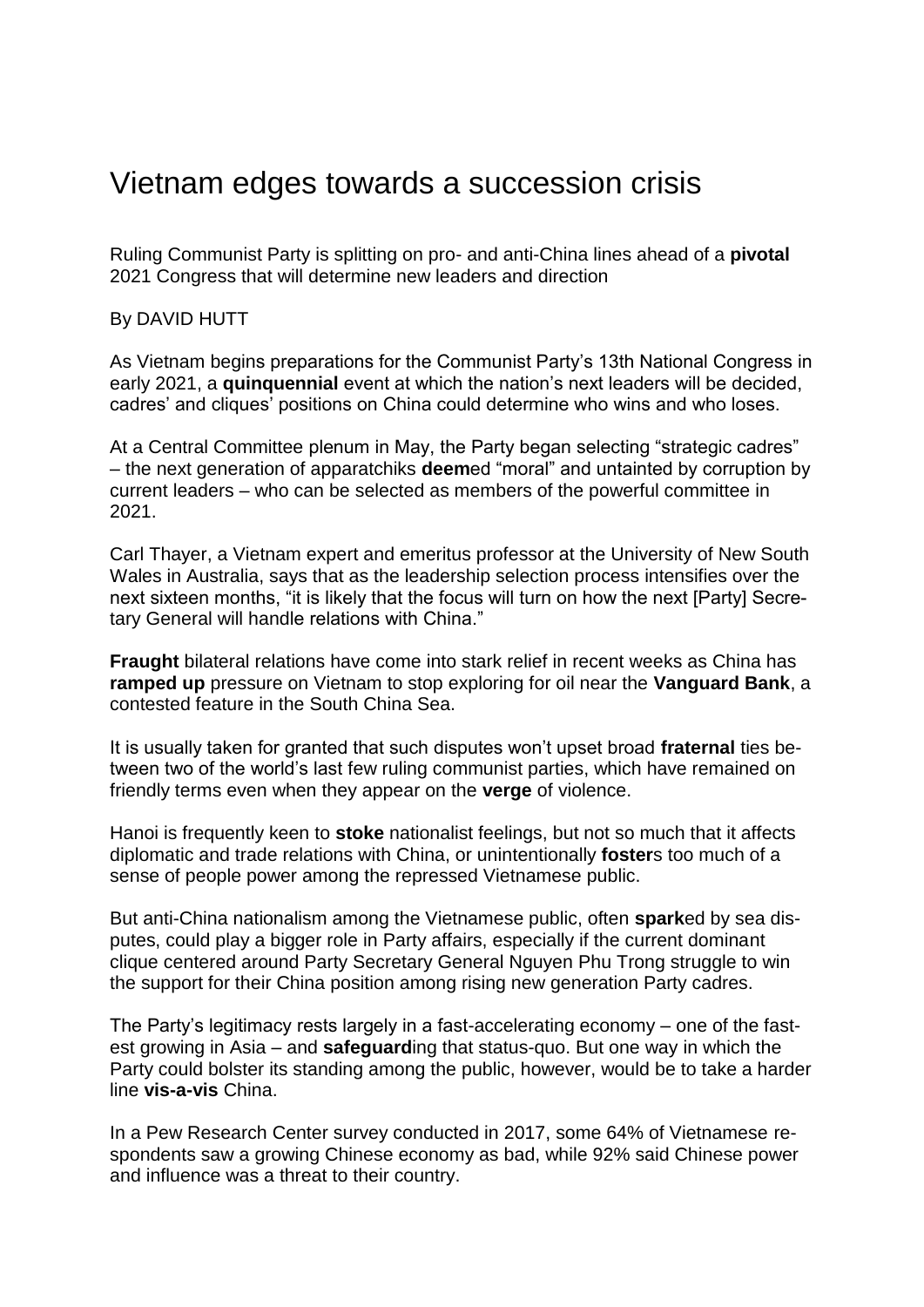Yet anti-China nationalism – as opposed to the party's state-enforced strain of ideological nationalism – tends to also overlap with pro-democracy sentiment the Party ruthlessly suppresses.

For the last three years, Vietnam's politics seemed strong and stable. Back in 2016, Trong secured a majority of votes – and a pass on his age, then 72, which should have seen him retire – to remain in the post for another five years.

Trong, who rose through the ranks as an editor of a communist periodical and respected theoretician, represented the party's traditional consensus-based, decisionmaking ethos and its abhorrence of individualistic leaders. He has also been at the forefront of maintaining ideological ties to China.

At that year's National Congress, he **route**d then-prime minister Nguyen Tan Dung, a populist politician who was at the time mounting a campaign to become the next party chief.

Where Trong represented an old-fashioned belief in the Party's role over society, Dung was the embodiment of a new Party cadre who saw personal advancement and financial gain as the new norm within the party.

Dung wanted the new capitalist classes to have more influence within the ruling party; Trong wanted the ruling party to have more control over the fast-rising capitalist classes.

Trong won and quickly launched a far-reaching campaign against corruption and immorality within the Party, one that appeared to ape Chinese President Xi Jinping's power-consolidating purge of his Communist Party.

But Trong has so far studiously steered clear of reorienting foreign policy, continuing instead the Party's traditional approach of building "as many friends as possible", even as Beijing ramps up its aggression in the South China Sea.

If the 2016 National Congress was basically a contest between the old and new, the upcoming event in early 2021 will be more complex, with competing notions of how to handle China a potential dividing and deciding factor.

Currently, there is no standout candidate to replace Trong, who will be 76 years old in early 2021. Having served two terms, Trong will almost certainly step down as Party chief, though he could remain as state president, a position he took on last year when the incumbent died in office.

Even this, though, will require informal rules that have governed Party decisions for decades to be fudged or reformed. One analyst who requested anonymity reckons there could be a "succession crisis" leading to instability in the Party, significantly at a time when the country needs **deft** and strong leadership to manage rising regional tensions, including with China.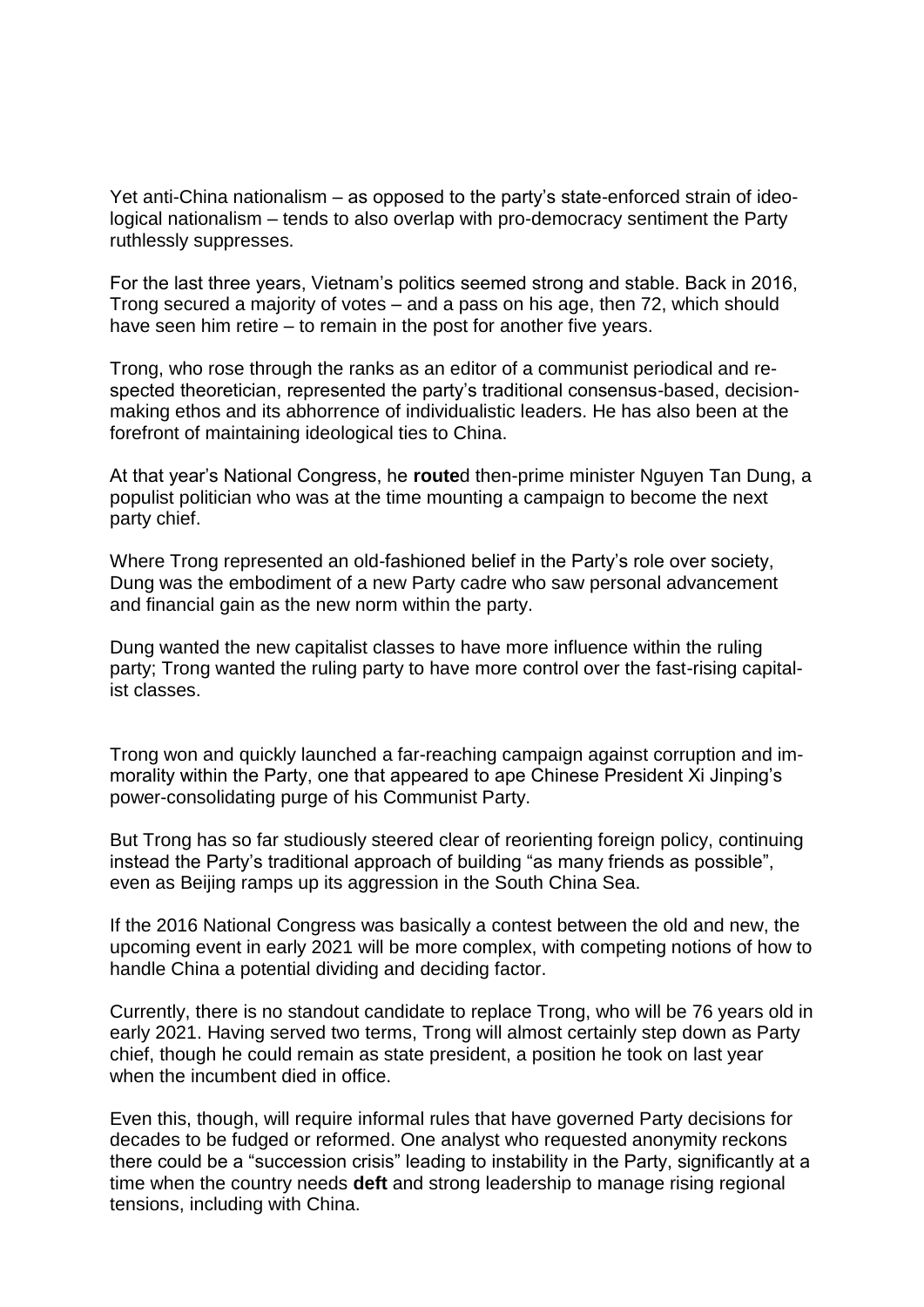Tran Quoc Vuong seems Trong's natural heir, serving as his anti-corruption czar as head of the Central Inspection Committee since 2016.

When the once-powerful Dinh The Huynh, another Trong ally, was forced to retire from some his posts last year due to ill-health, Vuong took on even more authority as executive secretary of the Party's Secretariat, which is charged with implementing Politburo and Central Committee policies.

But Vuong has no real experience in a senior government position – he is a committee man of a yesteryear – and by 2021 will be 65 years old, so would be expected to retire unless usual age restrictions are relaxed.

Another Trong loyalist who is thought be in the running for top job is Pham Minh Chinh, a ex-vice police minister who in 2016 became head of the powerful Central Organization Commission, which sits just below the Politburo but is responsible for nominating and approving the appointment of Party officials. That means he is the **gatekeeper** of political offices.

But, as Nguyen Khac Giang, a senior research fellow at the Vietnam Institute for Economic and Policy Research, has pointed out: "there has never been a secretary general who previously worked as the **head of the Central Organization Commission**. There is a clear logic for that, as such a person will be seen as too powerful when holding the top post and securing all the senior personnel files."

Prime Minister Nguyen Xuan Phuc could make the transition from civilian government head to party chief, just as his former boss wanted to do in 2016. But he will by then be 66, and, more inhibitory, he hails from the country's south, which would make him the first ever southern party chief, an unlikely development.

There is now a debate within the Party about loosening the mandatory retirement age of 65, says Thayer. If accepted, it would allow the party's geriatric politicians to maintain power, and would certainly improve the odds of Vuong being named the Party's next chief.

This handwringing and wrestling over Party **decorum** and tradition will take place at a crucial period for the nation's foreign policy.

Recent Chinese aggression near Vanguard Bank has shown that Hanoi's traditional policy of appeasing Beijing isn't working. Vietnam stopped oil exploration in 2017 and 2018 in contested sea areas in response to Chinese threats, yet the pressure has continued. Hanoi's more robust response this time around likely indicates a realization that yielding to past pressure has only emboldened China.

Whether Trong will maintain the Party's traditionalist foreign policy of balancing relations between China and the West, allowing the country to maximize benefits from both, or take a new path, will be seen in the coming months.